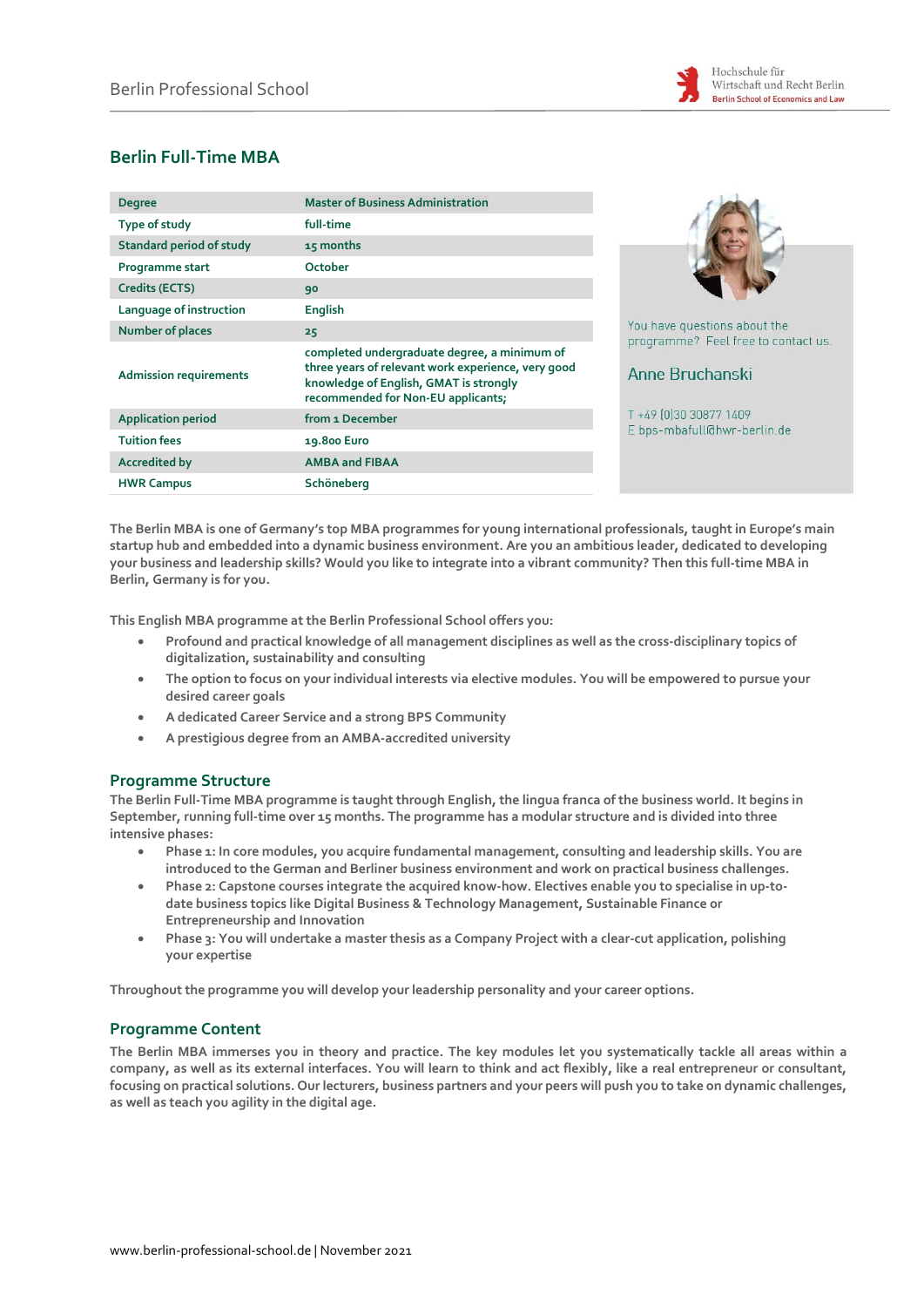



**Developing your Leadership Personality** 

Personal, communication and social skills are enhanced during the leadership personality seminars. Depending on your needs and interests, you can choose from a range of different professionally-relevant methodological and social skills, e.g. presentation techniques, teambuilding, time and selfmanagement, negotiating across cultures and assertiveness.



**Module: Doing Business in Germany** 

In this module, which runs during the first two phases of studies, students get acquainted with the German business environment. They learn about German industry structure and visit entrepreneurial ecosystems and startups in Berlin and Southern Germany. Students as well as companies benefit from networking and collaborating on small, common initiatives. Our coopera tion partners include Berlin Partner GmbH, **Chamber of Commerce and Werner-von-**Siemens Centre for Industry and Science.



**Topics of our time** 

We put emphasis on the decisive topics of today's business world: digitalization, sustainable management, entrepreneurship<br>and innovation. In times of New Work we want you to become agile entrepreneurs, professional consultants and responsible leaders



**Practice-oriented studies** 

The interactive, activity-based teaching of the Berlin MBA consciously incorporates the diverse professional experience of the students. Our lecturers have rich experience and are proven experts in their fields. Corporate and entrepreneurial projects. case studies and use cases, applied project and group work, business simulations plus presentations from leaders of select enterprises all form integral course components. The perfect combination of theory and practice.

### **Admission Requirements**

- **Completed university degree**
- **At least three years' professional experience following the primary university degree**
- **GMAT is strongly recommended for Non-EU applicants**
- **very good knowledge of English (minimum scores - TOEFL: cbt 213 points or ibt 79 points; IELTS: 6.5 points)**

## **Application**

**Each year, applications are accepted from 1 December. We recommend applying early as admissions are made on a rolling basis depending on suitability. 25 places are assigned annually for the programme start in September.**

**If you meet the entry requirements and are interested in applying for the Berlin Full-Time MBA please use our online application tool:** *[HWR Online Application Tool](https://finca.hwr-berlin.de/scripts/mgrqispi.dll?APPNAME=CampusNet&PRGNAME=EXTERNALPAGES&ARGUMENTS=-N000000000000002,-N000321,-Astartpageeng)* **You will be asked to upload the following documents during the application process:**

- **letter of motivation, including professional goals**
- **curriculum vitae, preferably in "europass"**
- **copy of passport**
- **passport photo**
- **certification of eligibility for university education (e.g. Abitur/A-levels)**
- **certification of university degree: BA / MA / Diploma**
- **employment testimonials**
- **certificates of English language competence (e.g. TOEFL certificates or the BULATS Business Language Testing Service at the Berlin School of Economics and Law)**

**Please submit formally certified copies only. Certificates and other documents which are not in English nor in German must be translated into one of these languages. Translations must be formally certified and attached to the documents. If you are applying from a non-European country, you will need to allow for the time to have your visa processed (approx. 3- 4 months).**

### **Tuition fees**

**The tuition fees for the Berlin Full-Time MBA is 19.800 Euro. This include:**

- **All study costs, from matriculation to modules and teaching materials, right through to exam charges**
- **Leadership & Management Skills Seminare**
- **Excursions and Study Visits according to the study plan for the Berlin Full-Time MBA**
- **Welcome Service for international students**
- **Career Service and Events**

**Tuition fee can be paid in installments, which you can view in the schedule of fees. We would be happy to advise you personally!**